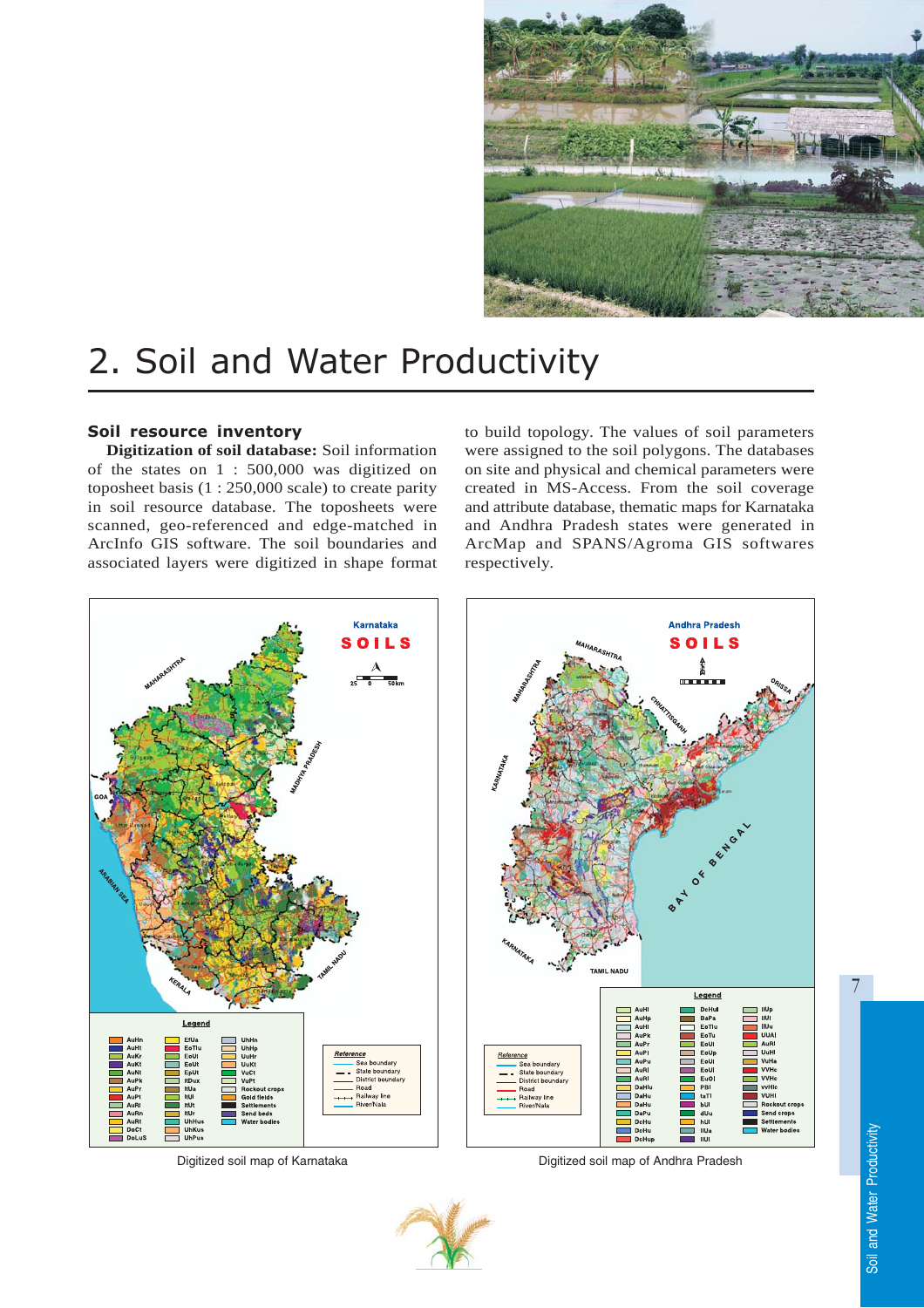

Digitized soil map of Pauri Garhwal district of Uttarakhand for perspective land-use planning

Similarly, soil map of Pauri Garhwal district (1: 50,000 scale) of Uttarakhand containing 25 soil series and 35 soil mapping units has been digitized for perspective land-use planning. The database would be used for generation of thematic maps like slope, erosion, surface texture, stoniness, soil reaction, organic carbon status, soil depth and textural class etc.

**Block level land resource inventory and GIS database for farm planning:** Soil survey and mapping in all the 48 villages of Sivaganga block, Tamil Nadu, revealed existence of about 18 soil series. About 62% of the area is moderately good (Class III lands) for cultivation. Good (Class II), fairly good (Class IV) and lands unfit for cultivation occur in a limited area. About 60% of the area has severe limitations for irrigation due to factors such as soil, drainage and to some extent topography. The land resources are moderately suitable for cultivation of cereal, oilseed, pulse and tree crops.

**Assessment of ravinous land in Bundi district:** Detailed physiographic distribution of different landforms was delineated for Bundi district of eastern Rajasthan from satellite data of IRS–ID of 2003 on 1: 50,000 scale. Variability in soils was mapped through geo-statistical model in GIS environment and extent, and distribution of ravine land in the district were estimated. In eastern Rajasthan upland, severely eroded ravinous land is 27,770 ha (5.4%) and in Vindhyan landform ravinous land constitutes 69,017 ha (13.3%). Ravines are predominantly occurring in Indergarh, Keshoraipatan, Bundi and Nenwa tehsils.

In 1972, the ravinous land in Bundi district was assessed as 86,000 ha (16.6%). Thus with a span of 30 years, there has been increase in ravine land by 11,000 ha to 97,000 ha which constitutes 18.7% area of the district.

**Crop diversification to improve productivity and profitability of reclaimed ravines – Vasad (Gujarat):** Plantation of drumstick as pure block plantation with greengram–fennel intercropping was found more remunerative than the prevalent tobacco monocropping system in reclaimed Mahi ravines. The highest net returns of Rs 36,260/ha was obtained from pure drumstick and Rs 27,758/ ha from greengram–fennel compared to Rs 9,518/ ha from tobacco. Crop diversification also reduced irrigation water requirement by 70–75% in the region. Productivity of these marginal rainfed ravine lands can also be enhanced by cultivating improved sorghum (SSG 59-3) with either sub-soiler or contour furrow land treatment.



Drumstick plantation as pure block with greengram-fennel intercropping is more beneficial than tobacco monocropping in reclaimed Mahi ravines

**Evaluating land management practices in watershed:** Five watersheds were selected in Agroecological sub-region 7.2 in Telangana region of Andhra Pradesh, to assess the impact of land management practices in watersheds. The average yields of crops were substantially higher in treated micro-watershed (3.62 tonnes/ha) than untreated micro-watershed (1.72 tonnes/ha). Average net income accrued by farmers in the treated microwatershed was Rs 13.19/caput/day with a maximum of Rs 44.35/caput/day. In the untreated microwatershed, average net income was Rs 4.31/caput/ day with a maximum of Rs 13.34/caput/day.

### Soil fertility and nutrient management

**Soil carbon stock (SOC):** The soils of the hot region contain less organic carbon due to unfavourable climatic conditions. The total mass of organic carbon stored in the upper 30 cm and 150 cm of the soils in India is 9.5 and 29.5 Pg respectively. The SOC stock of Indian soils is 10–12% of the tropical regions and about 3% of the total carbon mass of the world. Thus, the



8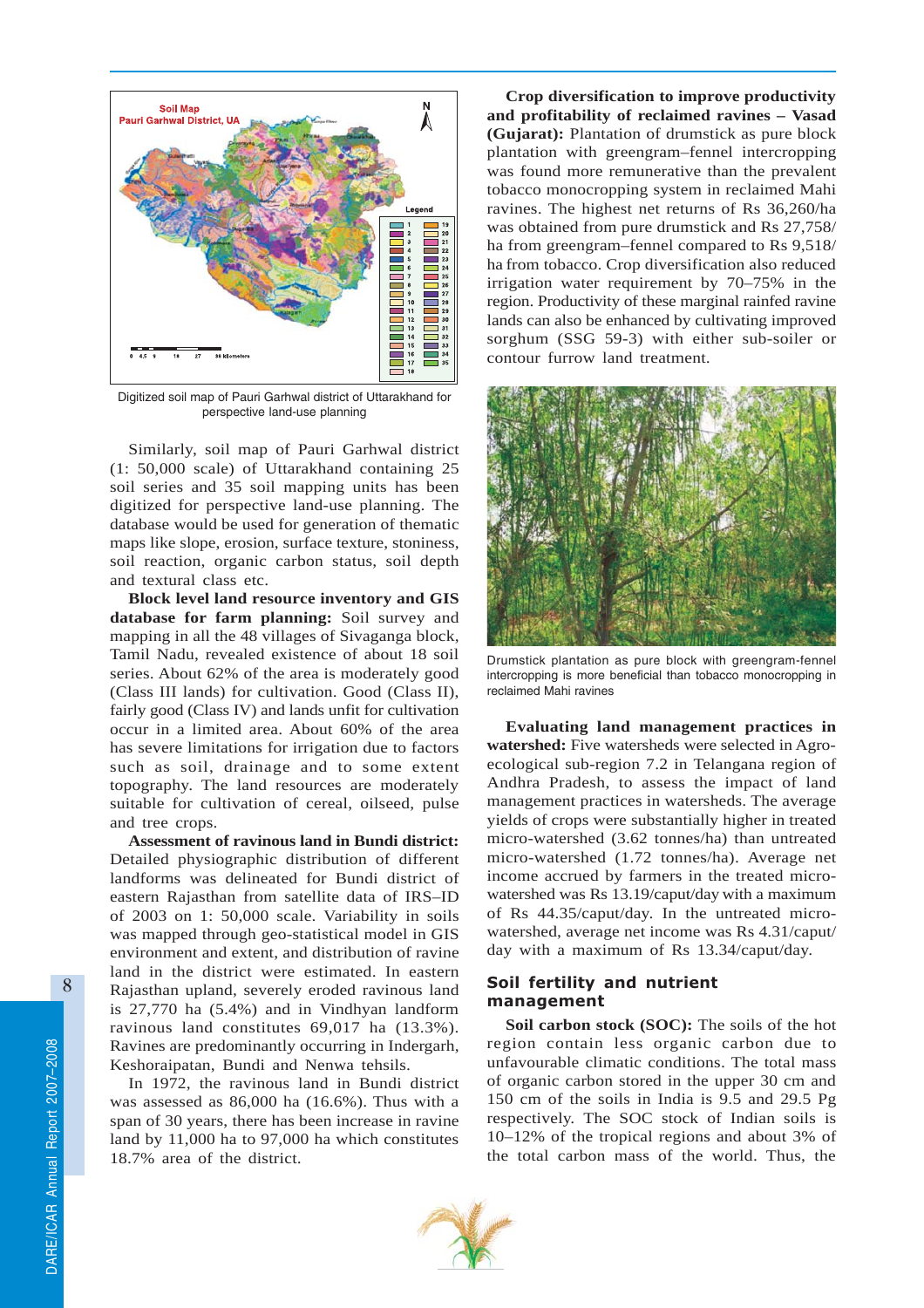share of India in overall SOC stock of the world is not substantial, although it covers 11.9% of the total geographical area of the world.

**Methodology for preparing district soil fertility maps using GIS and GPS tools:** The digital soil fertility map with tehsil boundaries of Hoshangabad district on the scale 1: 50,000 was prepared by digitization and mosaicing (merging of digitized boundary) of toposheets. Geo-referenced soil samples were collected and assigned the point values of N, P and K based on laboratory analyses.

**Site-specific nutrient management (SSNM) in rice–wheat cropping system:** The SSNM experiments with rice–wheat system were conducted at 10 locations under All-India Coordinated Research Project on Cropping Systems. Both crops received recommended doses of N, P and K while rice received S and micronutrients in addition. The average annual grain yields under SSNM were 15-17 tonnes/ha compared to 13.3 tonnes/ha under farmers' practices.

**Balanced fertilization in cotton:** Balanced fertilization for cotton comprising N, P,  $K + Zn$ + B as foliar spray twice resulted in 13 to 41% more yield over farmers' practice under on-farm demonstration in Balwada village of Khargoan district, Madhya Pradesh.

**A field kit method for assessing decomposability of farm-waste during composting:** A new rapid biological method has been developed to assess decomposability of farmwaste during composting. Method is based on conversion of 2, 3, 5-tetrazoliumchloride to triphenyl formazan by micro-organisms growing on farmwaste. Growth of micro-organisms is rapid on easily decomposable farm-waste leading to higher conversion of 2, 3, 5-tetrazoliumchloride to triphenyl formazan, imparting residues dark red colour. The intensity of the red colour and the time taken for its development indicate compostability. Decomposability of 11 farm-wastes was assessed using this method and these were classified into 3 categories as easily decomposable, moderately decomposable and slowly decomposable.

**Screening for micro-organisms tolerant to salt and temperature:** Out of the total 55 strains collected, 10 *Bacillus* and 12 *Pseudomonas* strains were evaluated for thermo- and osmo-tolerance. *Pseudomonas* strains P1, P4, P6 and P7 could grow up to 7% NaCl (1.2 M) and temperatures up to 50°C, while *Bacillus* strain B2 could grow up to 11% NaCl (2 M) and strains B4, B6 and B7 up to 50°C.

### Water management

**Assessment of water utilization in lift irrigation schemes (LIS):** Two schemes, namely 'Amarachinta' in Mahabubnagar and 'Kanuparthy'

#### Predicting changes in SOC stock due to climate change

The SOC stocks for the year 2020, 2050 and 2080 were predicted for different locations of India. The data on SOC stock (Mg/ha) of 1980 was considered as the base year. The maximum increase in organic stock predicted to be in eastern Maharashtra and parts of Chhattisgarh containing Agro-ecological Region No.10, 11 and 12 preferably due to increase in predicted rainfall.

The maximum decrease in SOC stock is predicted for southern Kerala and southern Tamil Nadu containing Agro-ecological region No. 8, 18 and 19. The soils of these Regions have comparatively high SOC stock and the decrease in SOC can perhaps be because of rise in temperature.

in Prakasam district of Andhra Pradesh were selected for evaluation having command area of 1,943 ha and 1,984 ha respectively. The depth of water-table in Amarachinta LIS rose from 13.30 to 9.78 m below ground level during pre-monsoon and 8.55 to 5.01 m during post-monsoon over a span of just 5 years, indicating chances of waterlogging and salinity in near future. An increase in command area from 1,182 to 1,567 ha as well as per cent water utilization (50 to 81) was noticed with transfer of management of LIS from state authority to water user's society. In case of Amarachinta LIS, the field water-use efficiency was found to be 3.85 and 5.11 kg/ha-mm during monsoon and post-monsoon season, respectively, whereas the crop water-use efficiency was found to be 12.48 and 9.40 kg/ha-mm for monsoon and post-monsoon season respectively. On the other hand in case of Kanuparthy LIS, these values

#### Rainfall-runoff-groundwater dynamics in semi-arid region–A case study

The study was taken up in Kurmapally watershed with an area 107 km<sup>2</sup> falling in Nalgonda and Mahabubnagar districts of semi-arid region in Andhra Pradesh. The topography is undulating and is underlined by crystalline rocks. Its average annual rainfall is 575 mm and is erratic both temporally and spatially.

Seasonal variability (estimated for 4 years from 2003-07) between the availability and utilization pattern in the watershed indicated higher groundwater utilization compared to the groundwater recharge potential resulting in more withdrawal from deeper aquifers. The potential recharge is almost equivalent to utilization only in one (2005–2006) out of 4 years of study period that received rainfall of 1,141 mm. This calls for attention of farmers and decision makers for judicious use of available groundwater for sustainability and discouragement of water loving crops.